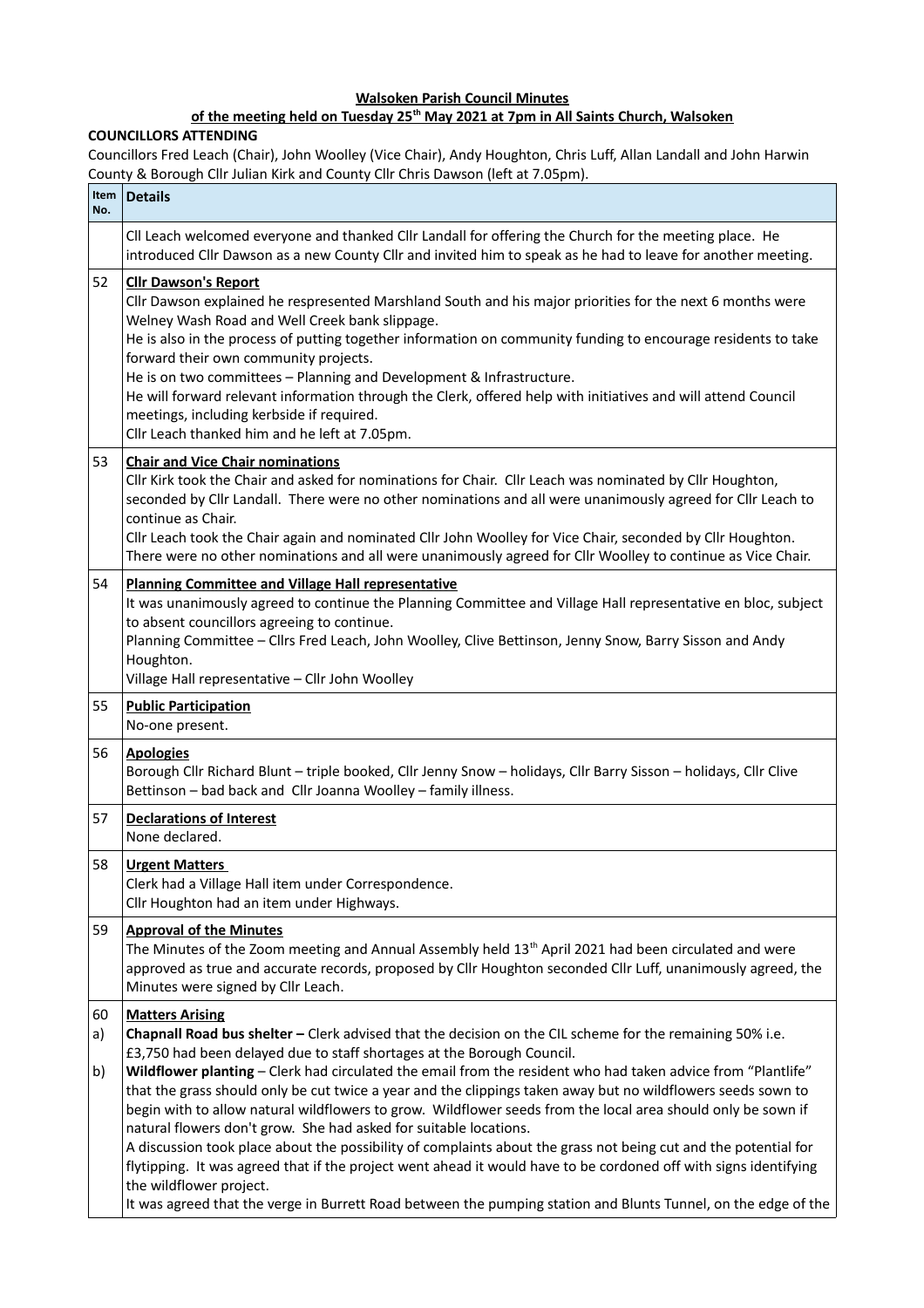| Item $ $<br>No.                                    | <b>Details</b>                                                                                                                                                                                                                                                                                                                                                                                                                                                                                                                                                                                                                                                                                                                                                                                                                                                                                                                                                                                                                                                                                                                                                                                                                                                                                                                                                                                                                                                                                                                                                                                                                                                                                                                                                                                                                                                                                                                                                                                                                                                                                                                                                                                                                                                                                                                                                                                                                                                                                                                                                                                                                                                                                                                                                    |                                                                                                                                                                                      |                     |                |                     |  |  |
|----------------------------------------------------|-------------------------------------------------------------------------------------------------------------------------------------------------------------------------------------------------------------------------------------------------------------------------------------------------------------------------------------------------------------------------------------------------------------------------------------------------------------------------------------------------------------------------------------------------------------------------------------------------------------------------------------------------------------------------------------------------------------------------------------------------------------------------------------------------------------------------------------------------------------------------------------------------------------------------------------------------------------------------------------------------------------------------------------------------------------------------------------------------------------------------------------------------------------------------------------------------------------------------------------------------------------------------------------------------------------------------------------------------------------------------------------------------------------------------------------------------------------------------------------------------------------------------------------------------------------------------------------------------------------------------------------------------------------------------------------------------------------------------------------------------------------------------------------------------------------------------------------------------------------------------------------------------------------------------------------------------------------------------------------------------------------------------------------------------------------------------------------------------------------------------------------------------------------------------------------------------------------------------------------------------------------------------------------------------------------------------------------------------------------------------------------------------------------------------------------------------------------------------------------------------------------------------------------------------------------------------------------------------------------------------------------------------------------------------------------------------------------------------------------------------------------------|--------------------------------------------------------------------------------------------------------------------------------------------------------------------------------------|---------------------|----------------|---------------------|--|--|
| c)<br>d)<br>e)<br>f)<br>g)<br>h)<br>61<br>a)<br>b) | orchards, could potentially be suitable but it was noted that it is the County Council who owns and maintains<br>the verges so it would need Norfolk County Council approval.<br>It was suggested that the Clerk contacts Cllr Dawson to see if he could offer support directly to the resident.<br>Roundabout at A47/Broadend Road junction - Clerk had eventually made contact with a Project Manager at<br>Cambridgeshire County Council who had advised that the delivery programme for the roundabout had been<br>delayed with a current target start between mid-November 2021 and mid-February 2022. He will prepare more<br>regular communications as they approach the construction stage and get contractors more engaged.<br>Litter picking - Clerk advised that one response had been received from a husband and wife offering to join in a<br>litter pick.<br>Cllr Kirk also offered to volunteer and offered to accept recyclable waste such as plastic bottles, cardboard and<br>aluminium cans in his commercial waste bin, collecting bags in his truck. He will sponsor 4 bag rings and<br>grabbers for the litter pick.<br>Cllr Leach advised he also had a commercial waste bin and could offer a collection point on his farm and offered<br>to sponsor high viz bibs.<br>Clerk will contact the eating outlets on the A47 roundabout to see if they will supply rubbish bags.<br>Members of the public must be advised to wear their own gloves and not to pick up dirty needles, Cllr<br>Houghton will draw up a protocol for safety on the litter pick.<br>Clerk to reply to the volunteers that the organisation of the litter pick is in progress.<br>Completed projects - the list of projects had been circulated and it was agreed to put this on the Council<br>website.<br>Drainage grips - the Norfolk County Council reply had been circulated advising that grips are cut in existing grip<br>locations and this year, due to the pandemic, the work had taken longer to complete.<br>Chapnall Road streetlight - Westcotec had looked at the light and advised it is a Cambridgeshire County Council<br>light. Clerk had reported the leaning post on the Cambs. CC website.<br>Sleights Drive basketball post - Clerk advised that UK Power Networks had offered £100 towards the cost of<br>any resurfacing.<br>Cllr Houghton will measure the area and forward measurements to the Clerk in order to obtain a quote for<br>artifical surfacing and levelling of the surrounding area.<br><b>Planning</b><br>The Planning Report - the Planning Report had been circulated to councillors, and was noted.<br>21/00715/0 - it was agreed that the application is outside the village envelope and the building being removed |                                                                                                                                                                                      |                     |                |                     |  |  |
|                                                    | Policy.                                                                                                                                                                                                                                                                                                                                                                                                                                                                                                                                                                                                                                                                                                                                                                                                                                                                                                                                                                                                                                                                                                                                                                                                                                                                                                                                                                                                                                                                                                                                                                                                                                                                                                                                                                                                                                                                                                                                                                                                                                                                                                                                                                                                                                                                                                                                                                                                                                                                                                                                                                                                                                                                                                                                                           | is a polytunnel. Therefore the Parish Council refers this application to Kings Lynn Borough Council's Planning                                                                       |                     |                |                     |  |  |
| 62<br>a)<br>b)<br>c)                               | <b>Finance</b><br>Insurance renewal - Clerk advised that the renewal on a 3-year term with BHIB Ltd was £445.77 per annum and<br>£501.82 with Came & Company.<br>It was agreed to renew with BHIB Ltd again.<br>Church donation $-$ it was agreed to pay £25 to the Church for the use of the Church as a meeting venue.<br>Payments and receipts - the schedule below had been circulated.                                                                                                                                                                                                                                                                                                                                                                                                                                                                                                                                                                                                                                                                                                                                                                                                                                                                                                                                                                                                                                                                                                                                                                                                                                                                                                                                                                                                                                                                                                                                                                                                                                                                                                                                                                                                                                                                                                                                                                                                                                                                                                                                                                                                                                                                                                                                                                       |                                                                                                                                                                                      |                     |                |                     |  |  |
|                                                    | PAYMENTS TO BE MADE ONLINE or by<br><b>CHEQUE</b>                                                                                                                                                                                                                                                                                                                                                                                                                                                                                                                                                                                                                                                                                                                                                                                                                                                                                                                                                                                                                                                                                                                                                                                                                                                                                                                                                                                                                                                                                                                                                                                                                                                                                                                                                                                                                                                                                                                                                                                                                                                                                                                                                                                                                                                                                                                                                                                                                                                                                                                                                                                                                                                                                                                 | <b>DETAILS</b>                                                                                                                                                                       | <b>NET AMOUNT</b>   | <b>VAT</b>     | <b>TOTAL</b>        |  |  |
|                                                    | Mrs A Williams<br>Mrs A Williams                                                                                                                                                                                                                                                                                                                                                                                                                                                                                                                                                                                                                                                                                                                                                                                                                                                                                                                                                                                                                                                                                                                                                                                                                                                                                                                                                                                                                                                                                                                                                                                                                                                                                                                                                                                                                                                                                                                                                                                                                                                                                                                                                                                                                                                                                                                                                                                                                                                                                                                                                                                                                                                                                                                                  | Net salary 5 <sup>th</sup> April to 16 <sup>th</sup> May 2021<br>Expenses £51, Zoom £14.39,ink £30.37                                                                                | £423.87             | E0.00          | £423.87<br>£95.76   |  |  |
|                                                    | <b>HM Revenue &amp; Customs</b>                                                                                                                                                                                                                                                                                                                                                                                                                                                                                                                                                                                                                                                                                                                                                                                                                                                                                                                                                                                                                                                                                                                                                                                                                                                                                                                                                                                                                                                                                                                                                                                                                                                                                                                                                                                                                                                                                                                                                                                                                                                                                                                                                                                                                                                                                                                                                                                                                                                                                                                                                                                                                                                                                                                                   | Income tax 5 <sup>th</sup> April to 16 <sup>th</sup> May 2021                                                                                                                        | £95.76<br>£106.00   | E0.00<br>E0.00 | £106.00             |  |  |
|                                                    | Westcotec                                                                                                                                                                                                                                                                                                                                                                                                                                                                                                                                                                                                                                                                                                                                                                                                                                                                                                                                                                                                                                                                                                                                                                                                                                                                                                                                                                                                                                                                                                                                                                                                                                                                                                                                                                                                                                                                                                                                                                                                                                                                                                                                                                                                                                                                                                                                                                                                                                                                                                                                                                                                                                                                                                                                                         | Maintenance May 2021                                                                                                                                                                 | £13.46              | £2.69          | £16.15              |  |  |
|                                                    | <b>BHIBLtd</b>                                                                                                                                                                                                                                                                                                                                                                                                                                                                                                                                                                                                                                                                                                                                                                                                                                                                                                                                                                                                                                                                                                                                                                                                                                                                                                                                                                                                                                                                                                                                                                                                                                                                                                                                                                                                                                                                                                                                                                                                                                                                                                                                                                                                                                                                                                                                                                                                                                                                                                                                                                                                                                                                                                                                                    | Insurance renewal                                                                                                                                                                    | £445.77             | £0.00          | £445.77             |  |  |
|                                                    | Norfolk County Council                                                                                                                                                                                                                                                                                                                                                                                                                                                                                                                                                                                                                                                                                                                                                                                                                                                                                                                                                                                                                                                                                                                                                                                                                                                                                                                                                                                                                                                                                                                                                                                                                                                                                                                                                                                                                                                                                                                                                                                                                                                                                                                                                                                                                                                                                                                                                                                                                                                                                                                                                                                                                                                                                                                                            | 50% contribution to passing bays Sparrowgate                                                                                                                                         | £1,950.00           | E0.00          | £1,950.00           |  |  |
|                                                    | All Saints Church, Walsoken                                                                                                                                                                                                                                                                                                                                                                                                                                                                                                                                                                                                                                                                                                                                                                                                                                                                                                                                                                                                                                                                                                                                                                                                                                                                                                                                                                                                                                                                                                                                                                                                                                                                                                                                                                                                                                                                                                                                                                                                                                                                                                                                                                                                                                                                                                                                                                                                                                                                                                                                                                                                                                                                                                                                       | Donation for meeting venue<br><b>TOTAL OF PAYMENTS</b>                                                                                                                               | £25.00<br>£3,059.86 | £0.00<br>£2.69 | £25.00<br>£3,062.55 |  |  |
| d)                                                 | Cllr Harwin proposed the payments be accepted, seconded by Cllr Luff, all in agreement.<br>Online banking - Clerk confirmed that both Cllr Leach and Cllr John Woolley were now both able to authorise<br>online payments.                                                                                                                                                                                                                                                                                                                                                                                                                                                                                                                                                                                                                                                                                                                                                                                                                                                                                                                                                                                                                                                                                                                                                                                                                                                                                                                                                                                                                                                                                                                                                                                                                                                                                                                                                                                                                                                                                                                                                                                                                                                                                                                                                                                                                                                                                                                                                                                                                                                                                                                                        |                                                                                                                                                                                      |                     |                |                     |  |  |
| 63<br>a)                                           | <b>Highway matters</b>                                                                                                                                                                                                                                                                                                                                                                                                                                                                                                                                                                                                                                                                                                                                                                                                                                                                                                                                                                                                                                                                                                                                                                                                                                                                                                                                                                                                                                                                                                                                                                                                                                                                                                                                                                                                                                                                                                                                                                                                                                                                                                                                                                                                                                                                                                                                                                                                                                                                                                                                                                                                                                                                                                                                            | Overhanging tree - Clerk to report an overhanging tree near the bus shelter in Chapnall Road, touching the<br>path, which is causing pedestrians with buggies to walk into the road. |                     |                |                     |  |  |